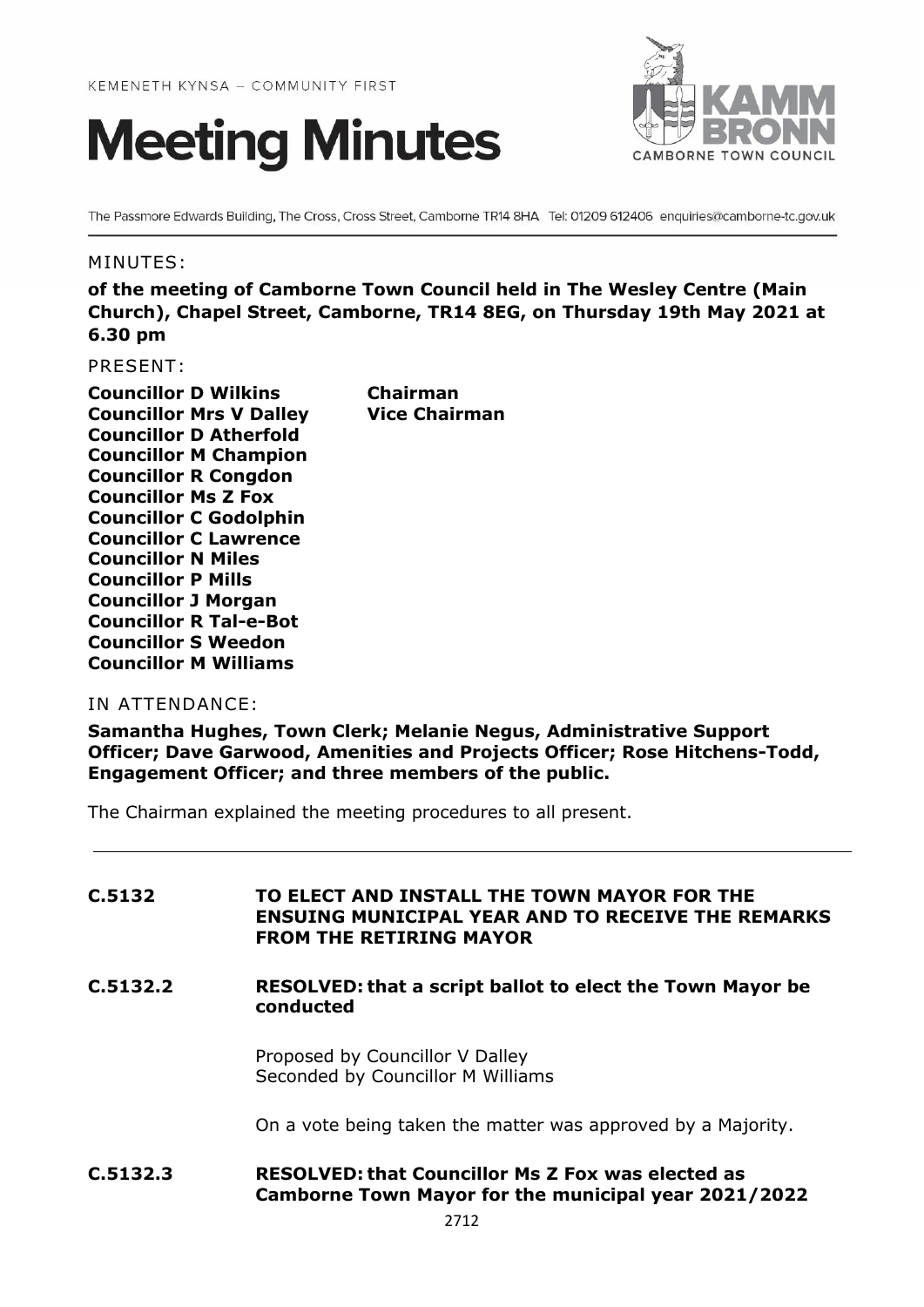Proposed by Councillor M Williams Seconded by Councillor N Miles

On a vote being taken the matter was approved by a Majority.

Councillor Ms Z Fox took the Chair and thanked members for electing her as Mayor of Camborne and welcomed newly elected Councillors.

Councillor D Wilkins thanked members for their support during his three years as Mayor.

### **C.5133 THE MAYOR MAKES THE DECLARATION OF ACCEPTANCE OF OFFICE**

The Mayor, Councillor Z Fox signed the Declaration of Acceptance of Office.

#### **C.5134 TO RECEIVE APOLOGIES FOR NON-ATTENDANCE**

No apologies, all present.

### **C.5135 MEMBERS TO DECLARE DISCLOSABLE PECUNIARY INTERESTS AND NON-REGISTERABLE INTERESTS (INCLUDING THE DETAILS THEREOF) IN RESPECT OF ANY ITEMS ON THIS AGENDA INCLUDING ANY GIFTS OR HOSPITALITY EXCEEDING £25**

There were no declarations of interests.

#### **C.5136 TO APPROVE WRITTEN REQUEST(S) FOR DISPENSATIONS**

There were no written requests.

### **C.5137 TO APPOINT AND INSTALL THE DEPUTY MAYOR FOR THE ENSUING MUNICIPAL YEAR**

There were three nominations for Deputy Mayor, Councillor Champion, proposed by Councillor Godolphin, seconded by Councillor Lawrence; Councillor Williams proposed by Councillor Atherfold, seconded by Councillor Dalley; and Councillor Wilkins, proposed by Councillor Mills, seconded by Councillor Congdon. Councillor Dalley requested a script ballot. Two votes were conducted, removing the person with the lowest number of votes on the second vote.

### **C.5137.2 RESOLVED: that Councillor M Champion was elected as Deputy Mayor for the municipal year 2021/2022**

 Proposed by Councillor Godolphin Seconded by Councillor Lawrence

On a vote being taken the matter was approved by a Majority vote.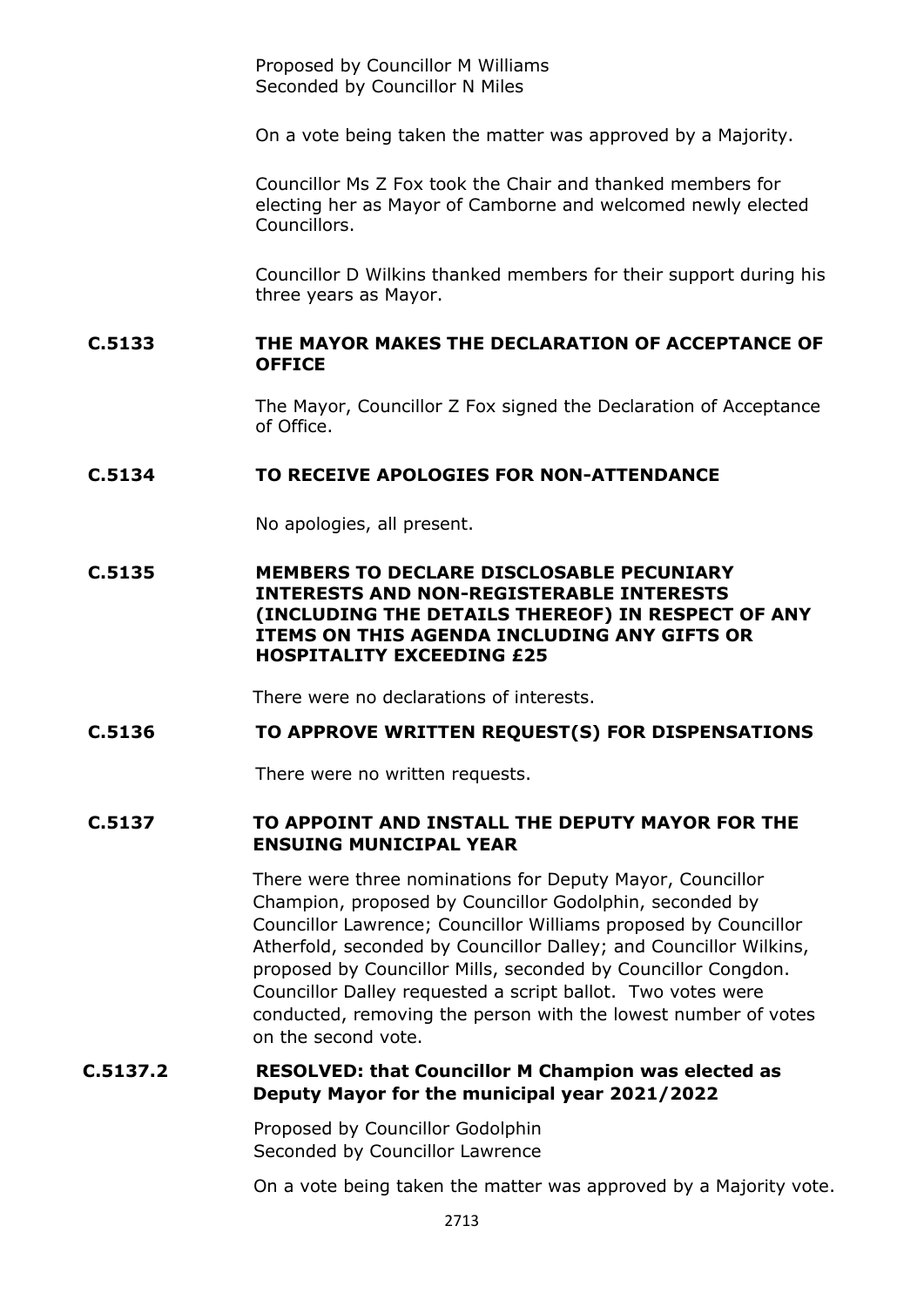**C.5138 THE DEPUTY MAYOR MAKES THE DECLARATION OF ACCEPTANCE OF OFFICE**

> The Deputy Mayor, Councillor M Champion signed the Declaration of Acceptance of Office.

### **C.5139 TO CONFIRM THAT THE COUNCIL MEETS THE CONDITIONS OF ELIGIBILITY TO ADOPT THE GENERAL POWER OF COMPETENCE:**

**I) THAT THE NUMBER OF MEMBERS OF THE COUNCIL THAT HAVE BEEN DECLARED TO BE ELECTED, WHETHER AT ORDINARY ELECTIONS OR AT A BY-ELECTION IS EQUAL TO OR GREATER THAN TWO-THIRDS OF THE TOTAL NUMBER OF MEMBERS OF THE COUNCIL;**

**II) THAT THE TOWN CLERK HOLDS THE CERTIFICATE IN LOCAL COUNCIL ADMINISTRATION (INCLUDING THE RELEVANT TRAINING FOR THE EXERCISE OF THE POWER) AND TO RECEIVE THE CILCA CERTIFICATE OF QUALIFICATION FOR THE TOWN CLERK.**

### **C.5139.2 RESOLVED: that the Council meets the conditions of eligibility to adopt the General Power of Competence; was confirmed**

Proposed by Councillor Godolphin Seconded by Councillor Champion

On a vote being taken the matter was approved unanimously.

**C.5140 to ADOPT THE GENERAL POWER OF COMPETENCE IN EXERCISE OF THE POWERS CONFERRED BY SECTIONS 8(2) AND 235(2) OF THE LOCALISM ACT 2011 (A)**

**C.5140.2 RESOLVED: that the General Power of Competence in exercise of the powers conferred by sections 8(2) and 235(2) of the Localism Act 2011 (a); was adopted**

> Proposed by Councillor Z Fox Seconded by Councillor C Lawrence

On a vote being taken the matter was approved unanimously.

#### **C.5141 TO AGREE ARRANGEMENTS TO CO-OPT MEMBERS TO FILL**

#### **THE VACANCIES ON CAMBORNE TOWN COUNCIL:**

- **I) TRESWITHIAN WARD;**
- **II) TROON WARD;**
- **III) ROSKEAR WARD (2);**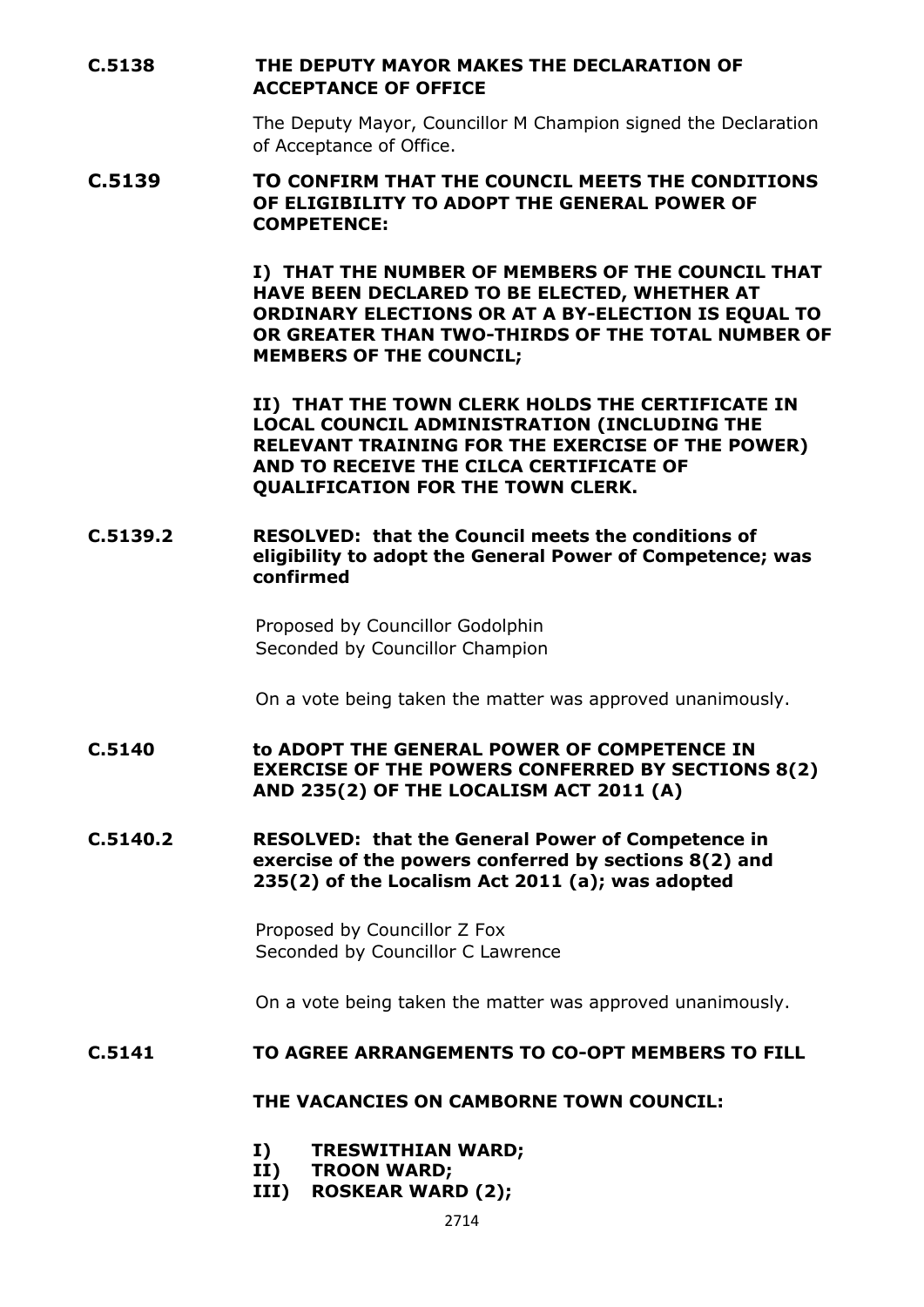**AND AUTHORISE ASSOCIATED EXPENDITURE IF APPROPRIATE.**

**C.5141.2 RESOLVED: that an extraordinary meeting of Full Council on the 29th June 2021 was agreed to co-opt members to fill the vacancies on Treswithian, Troon and Roskear Wards**

> Proposed by Councillor C Godolphin Seconded by Councillor M Champion

On a vote being taken the matter was approved by a Majority.

- **C.5142 TO APPOINT MEMBERS, AS RECOMMENDED BY THE GROUP LEADERS, TO THE FOLLOWING PROGRAMME COMMITTEES: AMENITIES, FINANCE & GENERAL PURPOSES, PLANNING & DEVELOPMENT, STAFFING.**
- **C.5142.2 RESOLVED: that Councillors M Champion, V Dalley, N Miles, P Mills, J Morgan, R Tal-E-Bot, and D Wilkins were appointed as members to the Amenities Committee for the 2021/2022 municipal year**

Proposed by Councillor Z Fox Seconded by Councillor D Wilkins

On a vote being taken the matter was approved unanimously.

**C.5142.3 RESOLVED: that Councillors R Congdon, V Dalley, Z Fox, C Lawrence, D Wilkins, and M Williams were appointed as members to the Finance & General Purpose Committee for the 2021/2022 municipal year**

> Proposed by Councillor Z Fox Seconded by Councillor V Dalley

On a vote being taken the matter was approved unanimously.

**C.5142.4 RESOLVED: that Councillors Atherfold, R Congdon, Z Fox, C Godolphin, N Miles, P Mills, and S Weedon were appointed as members to the Planning & Development Committee for the 2021/2022 municipal year**

> Proposed by Councillor Z Fox Seconded by Councillor S Weedon

On a vote being taken the matter was approved unanimously.

**C.5142.5 RESOLVED: that Councillors M Champion, V Dalley, C Godolphin, C Lawrence, D Wilkins and M Williams were appointed as members to the Staffing Committee for the 2021/2022 municipal year**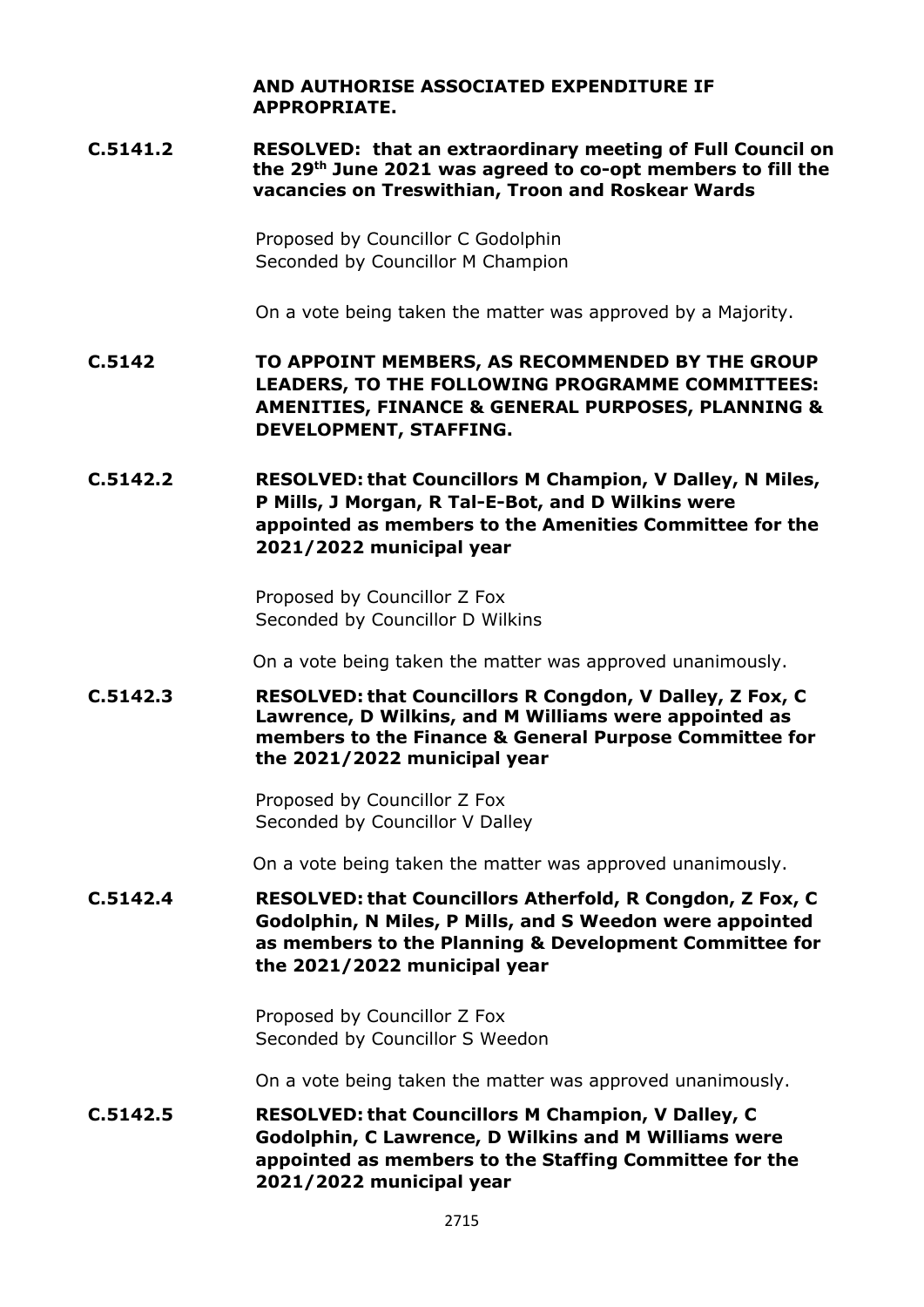Proposed by Councillor Z Fox Seconded by Councillor D Wilkins

On a vote being taken the matter was approved unanimously.

### **C.5143 TO APPOINT MEMBERS TO THE FOLLOWING:**

**AWARDS WORKING PARTY CORPORATE GOVERNANCE WORKING PARTY PUBLIC ESTATES & DEVOLUTION WORKING GROUP PASSMORE EDWARDS BUILDING WORKING PARTY DONALD THOMAS CENTRE WORKING PARTY TOUR OF BRITAIN WORKING PARTY NEIGHBOURHOOD PLAN WORKING PARTY**

**C.5143.2 RESOLVED: that Councillors V Dalley C Godolphin, Z Fox, D Wilkins, and M Williams were appointed as members to the Awards Working Party for the 2021/2022 municipal year**

> Proposed by Councillor Z Fox Seconded by Councillor C Godolphin

On a vote being taken the matter was approved unanimously.

**C.5143.3 RESOLVED: that the Chairmen of the Programme Committees were appointed as members to the Corporate Governance Working Party for the 2021/2022 municipal year**

> Proposed by Councillor Z Fox Seconded by Councillor M Williams

On a vote being taken the matter was approved unanimously.

**C.5143.4 RESOLVED: that the Mayor, Deputy Mayor and Programme Committee Chairmen and Vice Chairman were appointed as members to the Public Estates & Devolution Working Party for the 2021/2022 municipal year**

> Proposed by Councillor Z Fox Seconded by Councillor C Lawrence

On a vote being taken the matter was approved unanimously.

**C.5143.5 RESOLVED: that Councillors M Champion, V Dalley, C Godolphin, S Weedon and D Wilkins were appointed as members to the Passmore Edwards Building Working Party for the 2021/2022 municipal year**

> Proposed by Councillor Z Fox Seconded by Councillor C Godolphin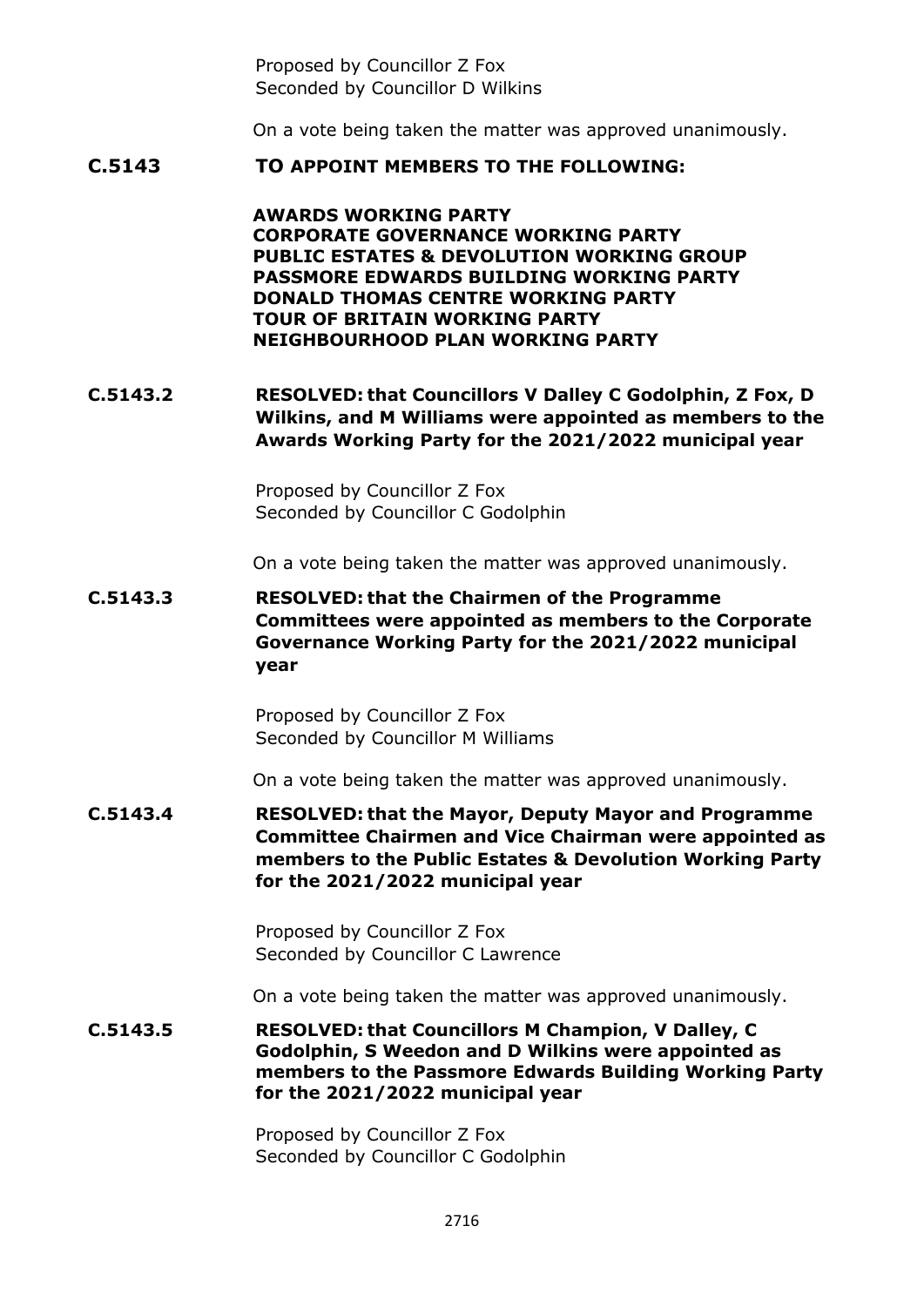On a vote being taken the matter was approved unanimously.

**C.5143.6 RESOLVED: that Councillors M Champion, Z Fox, C Godolphin, R Tal-e-Bot, S Weedon, and D Wilkins, were appointed as members to the Donald Thomas Working Party for the 2021/2022 municipal year**

> Proposed by Councillor Z Fox Seconded by Councillor M Champion

On a vote being taken the matter was approved unanimously.

**C.5143.7 RESOLVED: that Councillors D Atherfold, V Dalley, C Godolphin, and D Wilkins were appointed as members to the Tour of Britain Working Party for the 2021/2022 municipal year**

> Proposed by Councillor Z Fox Seconded by Councillor M Williams

On a vote being taken the matter was approved unanimously.

**C.5143.8 RESOLVED: that the appointment of Councillors to the Neighbourhood Plan Working Party for the 2021/2022 municipal year was deferred until after the Co-option process**

> Proposed by Councillor Z Fox Seconded by Councillor M Williams

On a vote being taken the matter was approved unanimously.

# **C.5144 TO CONSIDER AND APPROVE THE PAYMENT OF ANY SUBSCRIPTIONS FALLING TO BE PAID ANNUALLY:**

- **CORNWALL ASSOCIATION OF LOCAL COUNCILS**
- **ZURICH LOCAL COUNCIL ADVISORY SERVICE**
- **SOCIETY OF LOCAL COUNCIL CLERKS**
- **TOZERS COUNCIL LEGAL ADVICE SERVICE**
- **SOUTH WEST COUNCILS**
- **NATIONAL ALLOTMENT SOCIETY**
- **OPEN SPACES SOCIETY**
- **THE INFORMATION COMMISSIONER**

### **C.5144.2 RESOLVED: that the payment of subscriptions falling to be paid annually be taken en-bloc**

Proposed by Councillor V Dalley Seconded by Councillor Atherfold

On a vote being taken the matter was approved by a Majority.

**C.5144.3 RESOLVED: that the payment of any subscriptions falling to be paid annually to Cornwall Association of Local Councils, Zurich Local Council Advisory Service, Society of Local**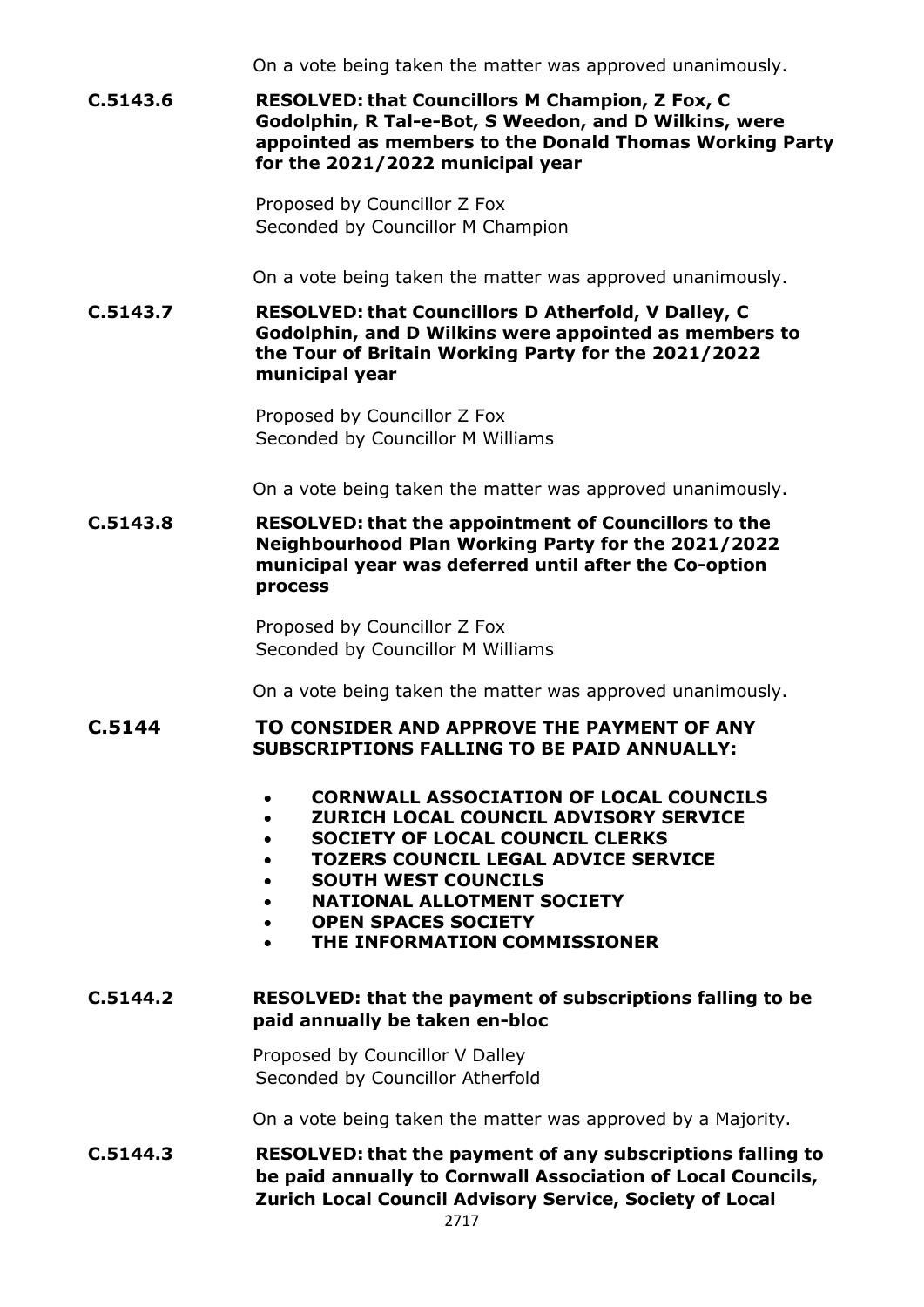**Council Clerks, Tozers Council Legal Advice Service, South West Councils, National Allotment Society, Open Spaces Society, and The Information Commissioner; were approved**

Proposed by Councillor V Dalley Seconded by Councillor Atherfold

On a vote being taken the matter was approved by a Majority.

**C.5145 TO RECEIVE SUCH COMMUNICATIONS AS THE PRESIDING CHAIRMAN MAY WISH TO LAY BEFORE THE COUNCIL**

> The Town Clerk informed members of Awards due to be presented for long service, to Councillors Val Dalley, Zoe Fox, Mike Champion and Jeff Collins, and token gifts to the outgoing Mayor and Consort, and the outgoing Deputy Mayor. Due to COVID19 restrictions these would need to be collected from the office at a later date.

**C.5146 PUBLIC PARTICIPATION (SUBJECT TO STANDING ORDER 3E MEMBERS OF THE PUBLIC ARE PERMITTED TO MAKE REPRESENTATIONS, ANSWER QUESTIONS AND GIVE EVIDENCE IN RESPECT OF ANY ITEM OF BUSINESS INCLUDED IN THE AGENDA, UP TO A MAXIMUM OF FIFTEEN MINUTES)**

> Mr Ted Williams commended the staff and Councillors for all of their hard work and dedication over what was a very difficult twelve months.

### **C.5147 TO RECEIVE AND APPROVE THE MINUTES OF THE MEETING OF THE FULL COUNCIL HELD ON 8 TH APRIL 2021**

**C.5147.2 RESOLVED: that the minutes of the meeting of the Full Council held on 8 th April 2021 were approved, for signing by the Chairman**

> Proposed by Councillor Z Fox Seconded by Councillor M Champion

On a vote being taken the matter was approved unanimously of those entitled to vote.

### **C.5148 TO RECEIVE THE MINUTES OF THE FOLLOWING COMMITTEE MEETINGS:**

- **I) PLANNING & DEVELOPMENT COMMITTEE 6TH APRIL 2021;**
- **II) STAFFING COMMITTEE 6TH APRIL 2021;**
- **III) STAFFING COMMITTEE (REDACTED) 6TH APRIL 2021;**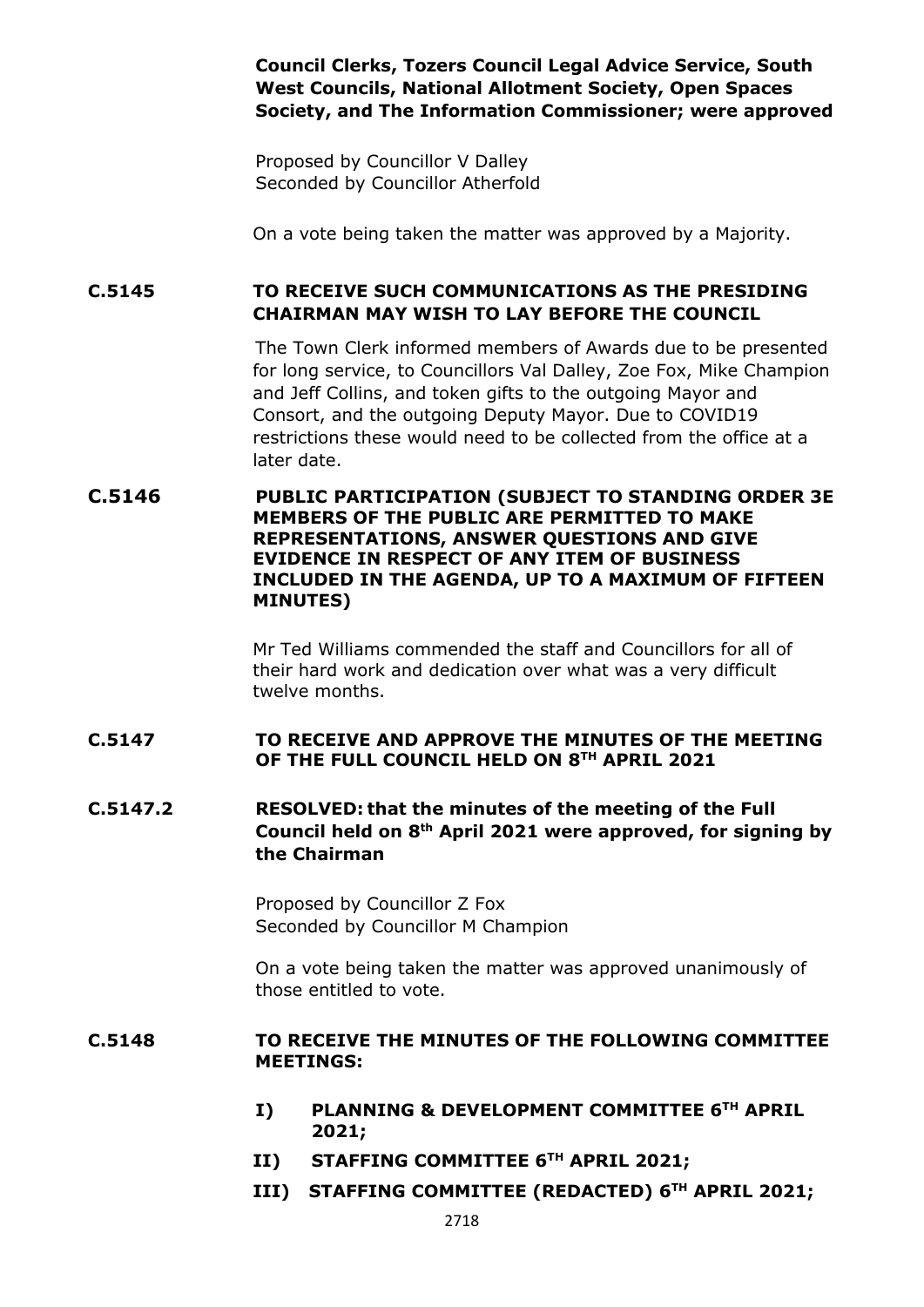- **IV) FINANCE & GENERAL PURPOSES COMMITTEE 29TH APRIL 2021;**
- **V) PLANNING & DEVELOPMENT COMMITTEE 4TH MAY 2021;**
- **VI) STAFFING COMMITTEE 4TH MAY 2021;**
- **VII) STAFFING COMMITTEE (REDACTED) 4TH MAY 2021.**

The Chairman took agenda items 18(i) to 18(vii) en bloc.

**C.5148.2 RESOLVED: that the minutes of the Planning & Development Committee 6th April 2021, Staffing Committee 6 th April 2021, Staffing Committee (redacted) 6th April 2021, Finance & General Purposes Committee 29th April 2021, Planning & Development Committee 4th May 2021, Staffing Committee 4th May 2021, Staffing Committee (redacted) 4th May 2021 were received**

> Proposed by Councillor Z Fox Seconded by Councillor Mrs Dalley

On a vote being taken the matter was approved unanimously.

#### **C.5149 TO RECEIVE THE MINUTES AND NOTES OF THE CPIR COMMUNITY NETWORK MEETING 10 FEBRUARY 2021**

# **C.5149.2 RESOLVED: that the minutes and notes of the CPIR Community Network Meeting 10 February 2021 were received**

Proposed by Councillor Z Fox Seconded by Councillor M Champion

On a vote being taken the matter was approved by a Majority.

### **C.5150 MATTERS ARISING, FOR INFORMATION ONLY, WHERE NOT INCLUDED BELOW**

There were no matters arising.

#### **C.5151 TO RECEIVE RECEIVE THE INTERNAL AUDIT REPORT FOR THE YEAR ENDED 31ST MARCH 2021**

### **C.5151.2 RESOLVED: that the Internal Audit Report for the year ended 31st March 2021 was received**

Proposed by Councillor V Dalley Seconded by Councillor D Wilkins

2719 On a vote being taken the matter was approved by a Majority.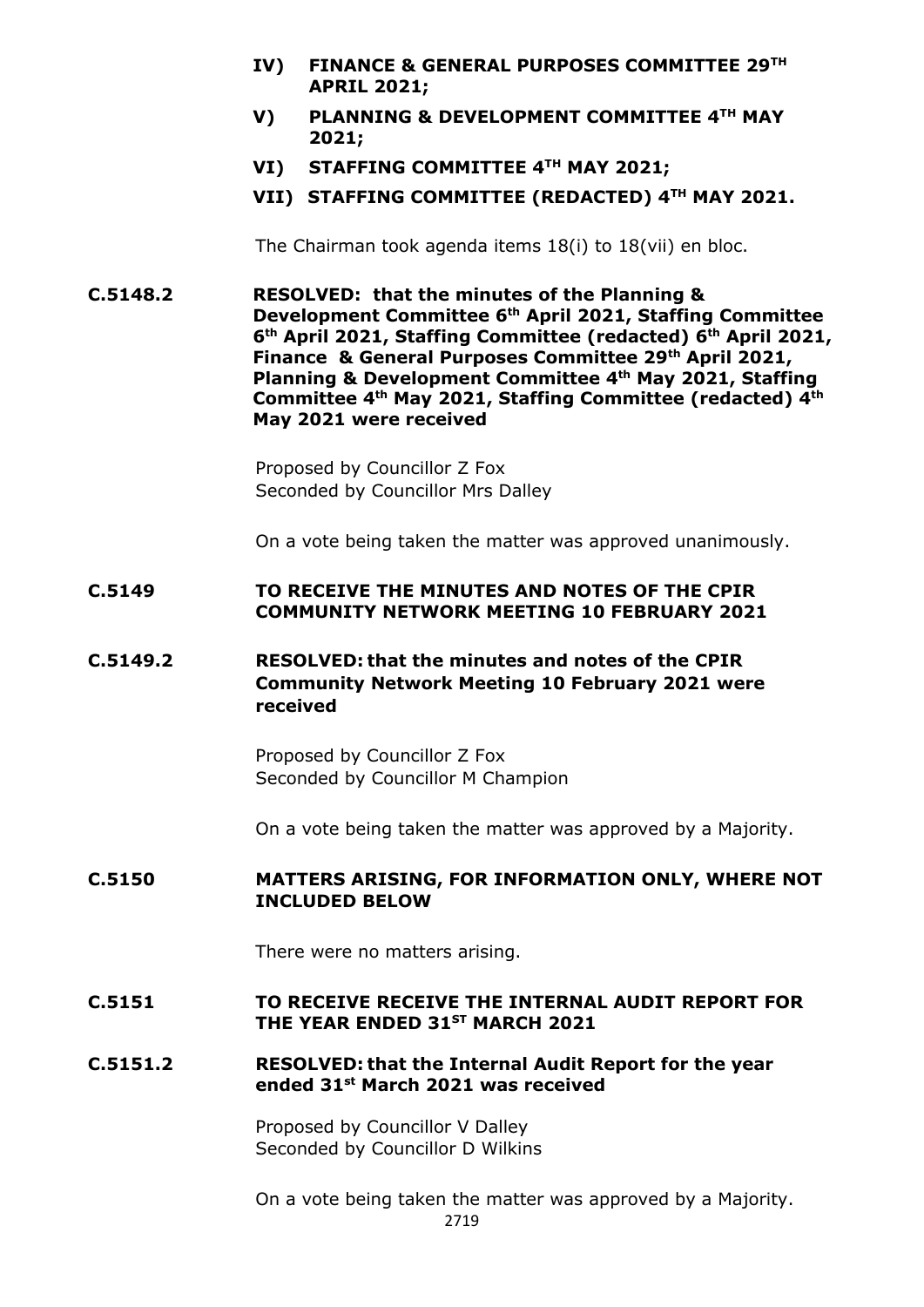## **C.5152 TO APPROVE THE ANNUAL GOVERNANCE STATEMENT 2020/2021 FOR SIGNING BY THE CHAIRMAN**

**C.5152.2 RESOLVED: that Camborne Town Council answer yes to 'We have put in place arrangements for effective financial management during the year, and for preparation of the accounting statements'; was approved**

> Proposed by Councillor M Williams Seconded by Councillor Z Fox

On a vote being taken the matter was approved unanimously.

**C.5152.3 RESOLVED: that Camborne Town Council answer yes to 'We maintained an adequate system of internal control including measures designed to detect and prevent fraud and corruption and renewed its effectiveness'; was approved**

> Proposed by Councillor C Godolphin Seconded by Councillor C Lawrence

On a vote being taken the matter was approved unanimously.

**C.5152.4 RESOLVED: that Camborne Town Council answer yes to 'We took all reasonable steps to assure ourselves that there are no matters of actual or potential non-compliance with laws, regulations and proper practices that could have significant financial effect on the ability of this smaller authority to conduct its business or on its finances'; was approved**

> Proposed by Councillor V Dalley Seconded by Councillor D Wilkins

On a vote being taken the matter was approved unanimously.

**C.5152.5 RESOLVED: that Camborne Town Council answer yes to 'We provided proper opportunity during the year for the exercise of electors' rights in accordance with the requirements of the Accounts and Audit regulations'; was approved**

> Proposed by Councillor Z Fox Seconded by Councillor M Champion

On a vote being taken the matter was approved unanimously.

**C.5152.6 RESOLVED: that Camborne Town Council answer yes to 'We carried out an assessment of the risks facing this smaller authority and took appropriate steps to manage those risks, including the introduction of internal controls and/or external insurance cover where required'; was approved**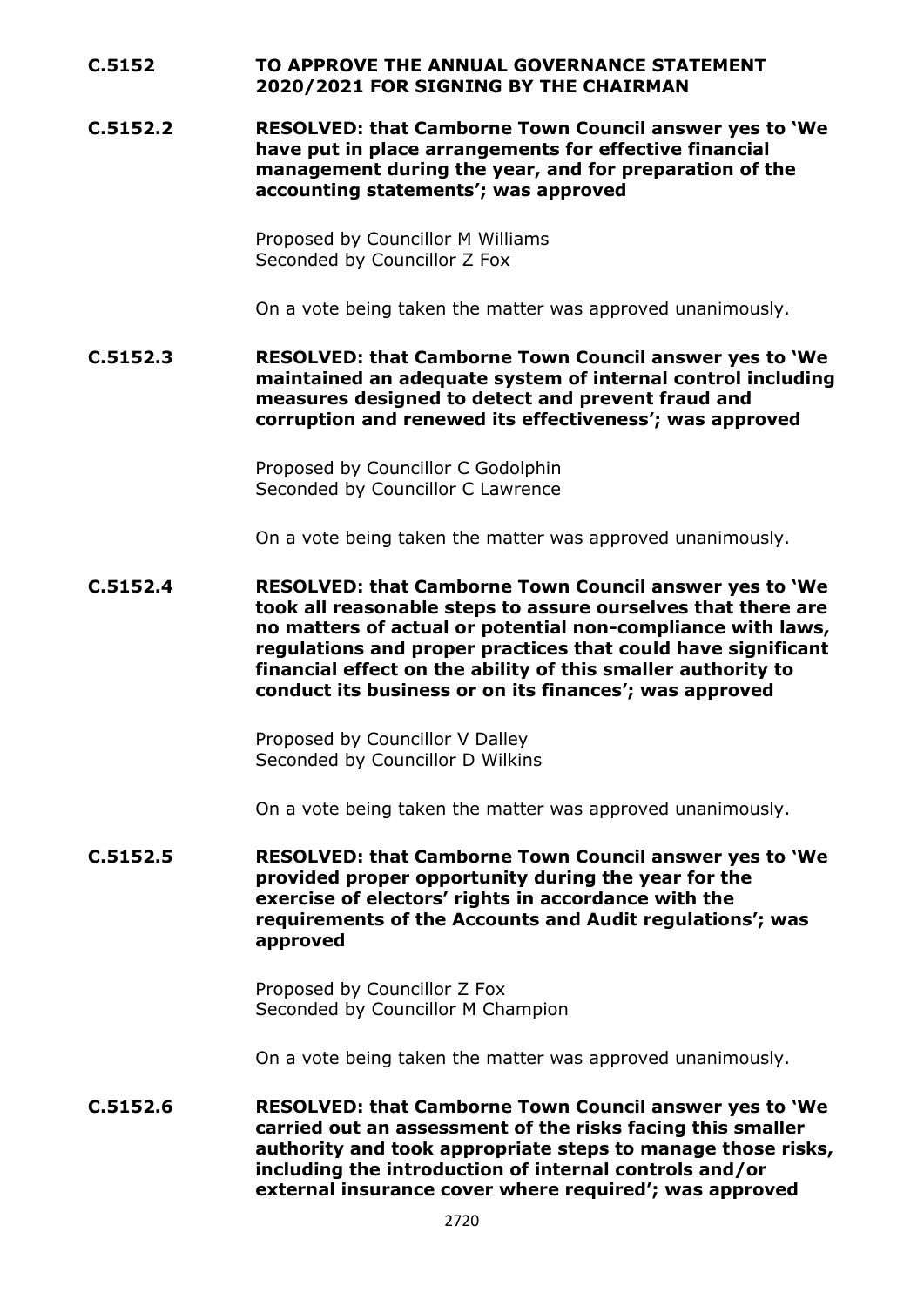Proposed by Councillor Z Fox Seconded by Councillor M Champion

On a vote being taken the matter was approved unanimously.

### **C.5152.7 RESOLVED: that Camborne Town Council answer yes to 'We maintained throughout the year an adequate and effective system of internal audit of the accounting records and control systems'; was approved**

Proposed by Councillor M Champion Seconded by Councillor C Lawrence

On a vote being taken the matter was approved unanimously.

### **C.5152.8 RESOLVED: that Camborne Town Council answer yes to 'We took appropriate action on all matters raised in reports from internal and external audit'; was approved**

Proposed by Councillor Z Fox Seconded by Councillor M Champion

On a vote being taken the matter was approved unanimously.

### **C.5152.9 RESOLVED: that Camborne Town Council answer yes to 'We considered whether any litigation, liabilities or commitments, events or transactions, occurring either during or after the year-end, have a financial impact on this smaller authority and, where appropriate have included them in the accounting statements'; was approved**

Proposed by Councillor V Dalley Seconded by Councillor D Wilkins

On a vote being taken the matter was approved unanimously.

### **C.5152.10 RESOLVED: that Camborne Town Council answer N/A to 'In our capacity as the sole managing trustee we discharged our accountability responsibilities for the fund(s)/assets, including financial reporting and, if required, independent examination or audit'; was approved**

Proposed by Councillor M Champion Seconded by Councillor Z Fox

On a vote being taken the matter was approved unanimously.

### **C.5152.11 RESOLVED: that the Annual Governance Statement 2020/2021 was approved for signing by the Chairman**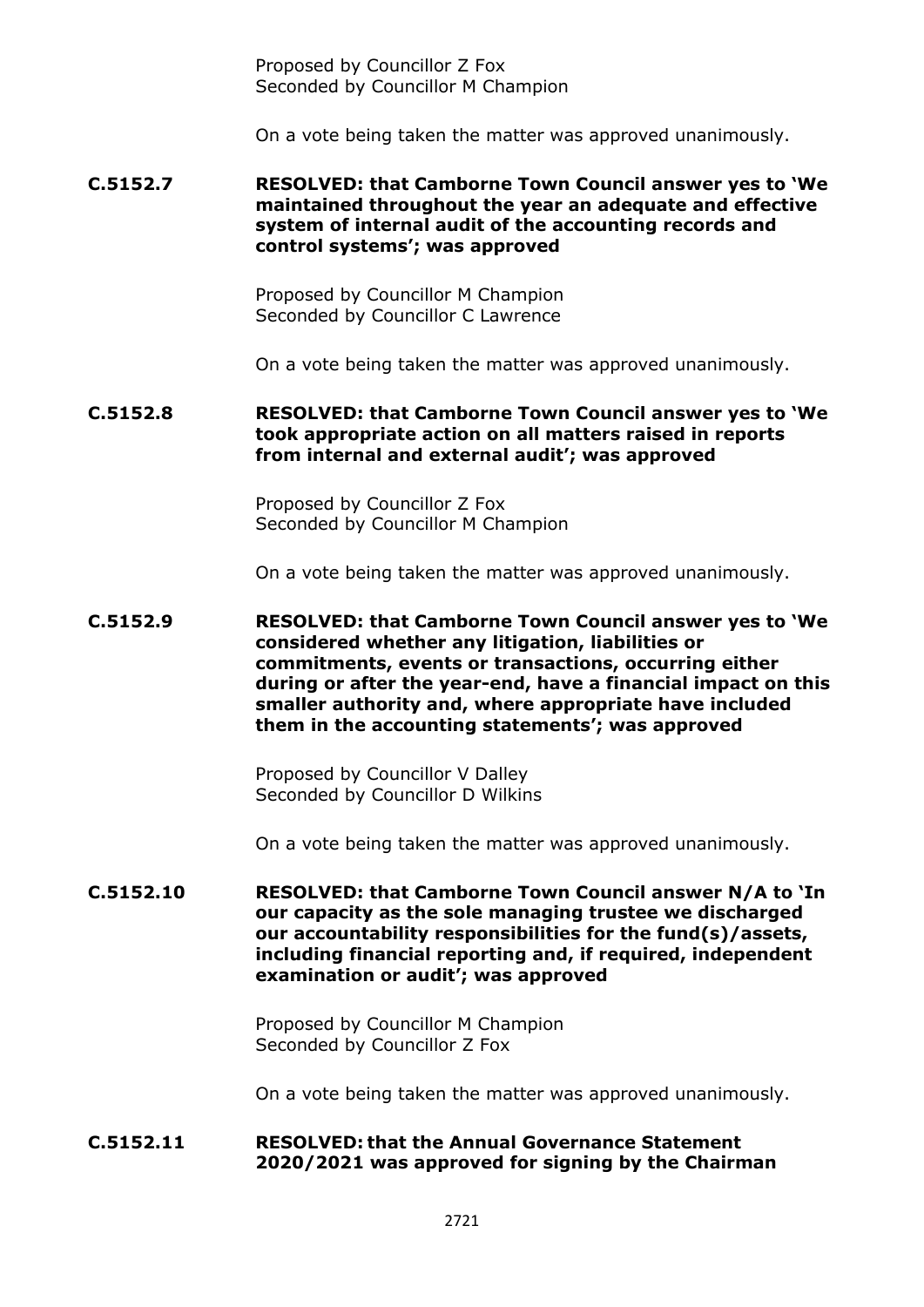Proposed by Councillor M Champion Seconded by Councillor Z Fox

On a vote being taken the matter was approved unanimously.

### **C.5153 TO APPROVE THE ACCOUNTING STATEMENTS 2020/2021 FOR SIGNING BY THE CHAIRMAN**

### **C.5153.2 RESOLVED: that the Accounting Statements 2020/2021 for signing by the Chairman was approved**

Proposed by Councillor Z Fox Seconded by Councillor M Williams

On a vote being taken the matter was approved unanimously.

### **C.5154 TO APPROVE THE ANNUAL RETURN FOR THE YEAR ENDED 31ST MARCH 2021**

### **C.5154.2 RESOLVED: that the Annual Return for the year ended 31st March 2021, was approved**

Proposed by Councillor C Lawrence Seconded by Councillor V Dalley

On a vote being taken the matter was approved unanimously.

## **C.5155 TO NOTE THE APPOINTMENT OF THE MAYOR AS EX-OFFICIO TO CAMBORNE TOWN BAND AND CAMBORNE TWINNING ASSOCIATION**

A Councillor informed members that the Camborne Twinning Association was no longer operational.

### **C.5155.2 RESOLVED: that appointment of the Mayor as ex-officio to Camborne Town Band was noted; and that Camborne Twinning Association be contacted to establish if they are still operational**

Proposed by Councillor C Lawrence Seconded by Councillor M Champion

On a vote being taken the matter was approved by a Majority.

#### **C.5156 TO APPOINT REPRESENTATIVES TO THE FOLLOWING OUTSIDE BODIES:**

- **1. Association of Larger Local Councils in Cornwall (ALLCIC) (The Clerk, The Mayor and 1 deputy)**
- **2. Cornwall Association of Local Councils (CALC) (The**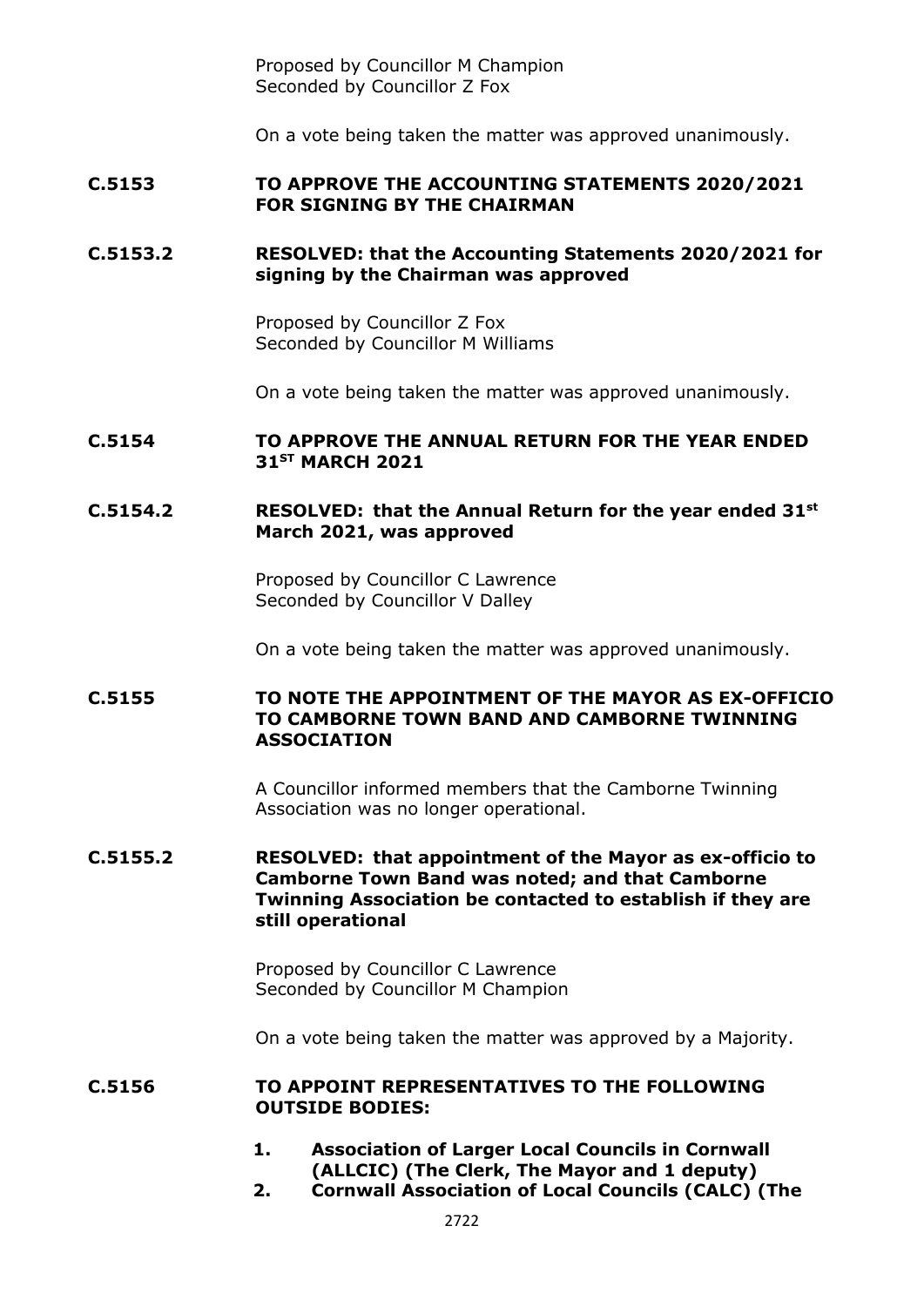**Clerk, The Mayor and 1 deputy)** 

- **3. Cornish Language Fellowship (1)**
- **4. Camborne Regeneration Forum (The Mayor + 2 and 1 Officer)**
- **5. Camborne Trevithick Day Committee (The Mayor, Deputy Mayor + 1 Officer)**
- **6. Citizens Advice (1)**
- **7. CPIR Community Network Panel (1)**
- **8. Coastline Homeless Service (1)**
- **9. Cornwall Community Flood Forum (1)**
- **10. Cornwall Deaf Centre (1)**
- **11. The Homeless Action Group (1)**
- **12. NHS Reference Group (1)**
- **13. Police Liaison Group (1 for each ward)**
- **14. West Cornwall CCTV Management Group (1 Officer + 1 member**
- **15. Camborne Town Deal Board (1 Officer + 1 member)**
- **16. Brea Open Space Improvement Group (1)**
- **17. Safer Camborne ( 1 Officer + 1 member)**
- **18. CPIR Climate Emergency (1 officer + 1 member)**
- **C.5156.2 RESOLVED: that the Town Clerk and Deputy Officer, the Mayor and Councillor V Dalley, were appointed as the Town Council's representatives to the Association of Larger Local Councils in Cornwall (ALLCIC) for the 2021/2022 municipal year**

Proposed by Councillor V Dalley Seconded by Councillor C Godolphin

On a vote being taken the matter was approved unanimously.

**C.5156.3 RESOLVED: that the Town Clerk, a Deputy Officer, the Mayor and 1 deputy member were appointed as the Town Council's representatives to the Cornwall Association of Local Councils (CALC) for the 2021/2022 municipal year**

> Proposed by Councillor C Godolphin Seconded by Councillor V Dalley

On a vote being taken the matter was approved unanimously.

## **C.5156.4 RESOLVED: that the Cornish Language Fellowship be contacted to establish if they are still operational and if so be addressed at a future meeting**

Proposed by Councillor Z Fox Seconded by Councillor C Larence

On a vote being taken the matter was approved unanimously.

# **C.5156.5 RESOLVED: that The Mayor, Councillors D Wilkins and M Champion and 1 Officer were appointed as the Town**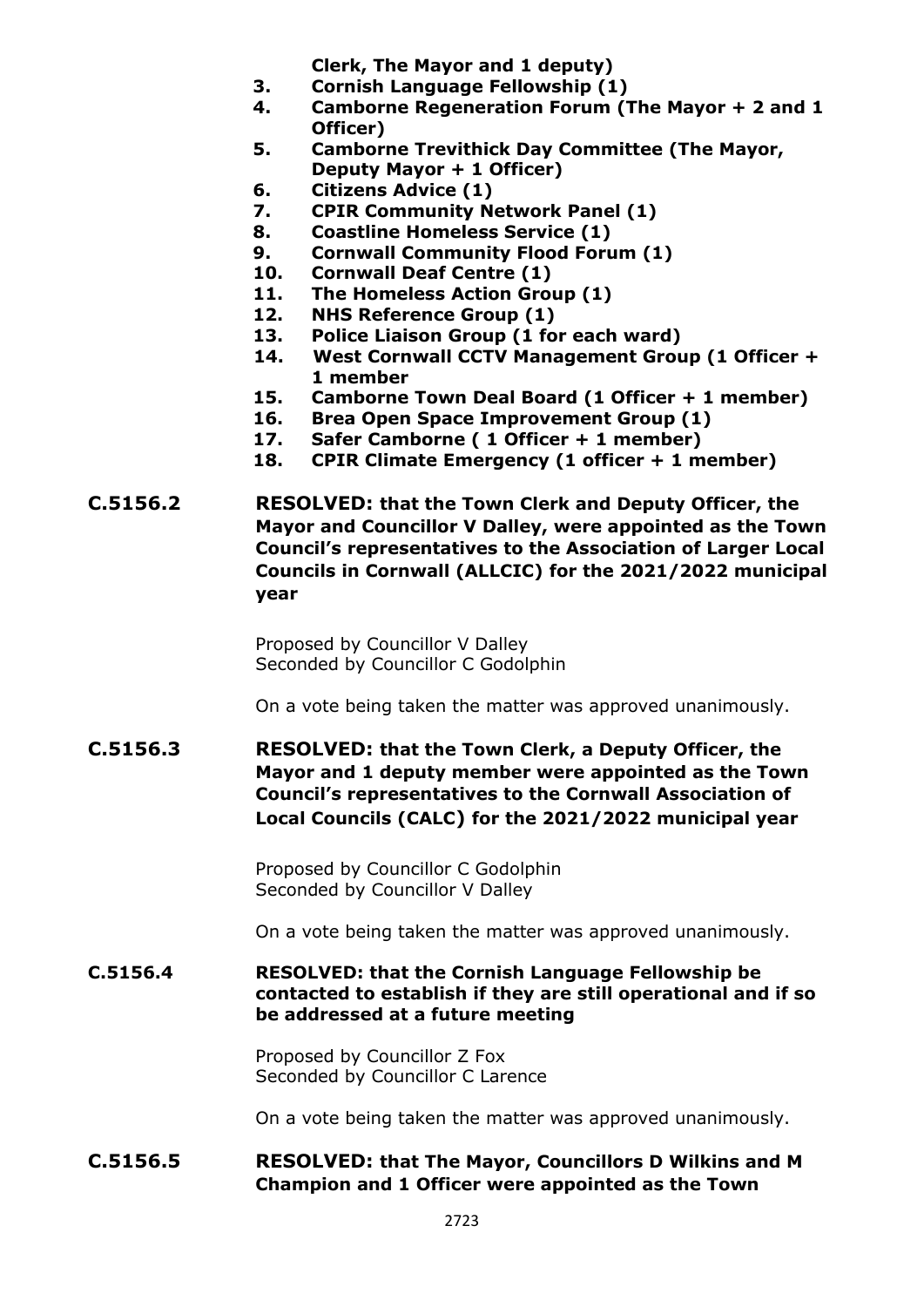## **Council's representatives to the Camborne Regeneration Forum for the 2021/2022 municipal year**

Proposed by Councillor D Wilkins Seconded by Councillor M Champion

On a vote being taken the matter was approved unanimously.

**C.5156.6 RESOLVED: that The Mayor, Deputy Mayor and the Engagement Officer were appointed as the Town Council's representatives to the Camborne Trevithick Day Committee for the 2021/2022 municipal year**

> Proposed by Councillor Z Fox Seconded by Councillor V Dalley

On a vote being taken the matter was approved unanimously.

### **C.5156.7 RESOLVED: that Councillor Mrs Dalley was appointed as the Town Council's representative to Citizen's Advice for the 2021/2022 municipal year**

Proposed by Councillor V Dalley Seconded by Councillor S Weedon

On a vote being taken the matter was approved unanimously.

# **C.5156.8 RESOLVED: that Councillor Morgan was appointed as the Town Council's representative on the CPIR Community Network Panel for the 2021/2022 municipal year**

Proposed by Councillor J Morgan Seconded by Councillor M Champion

On a vote being taken the matter was approved unanimously.

# **C.5156.9 RESOLVED: that Councillor S Weedon was appointed as the Town Council's representative on the Coastline Homeless Service for the 2021/2022 municipal year**

Proposed by Councillor S Weedon Seconded by Councillor C Godolphin

On a vote being taken the matter was approved unanimously.

# **C.5156.10 RESOLVED: that Councillor N Miles was appointed as the Town Council's representative on the Cornwall Community Flood Forum for the 2021/2022 municipal year**

Proposed by Councillor N Miles Seconded by Councillor M Williams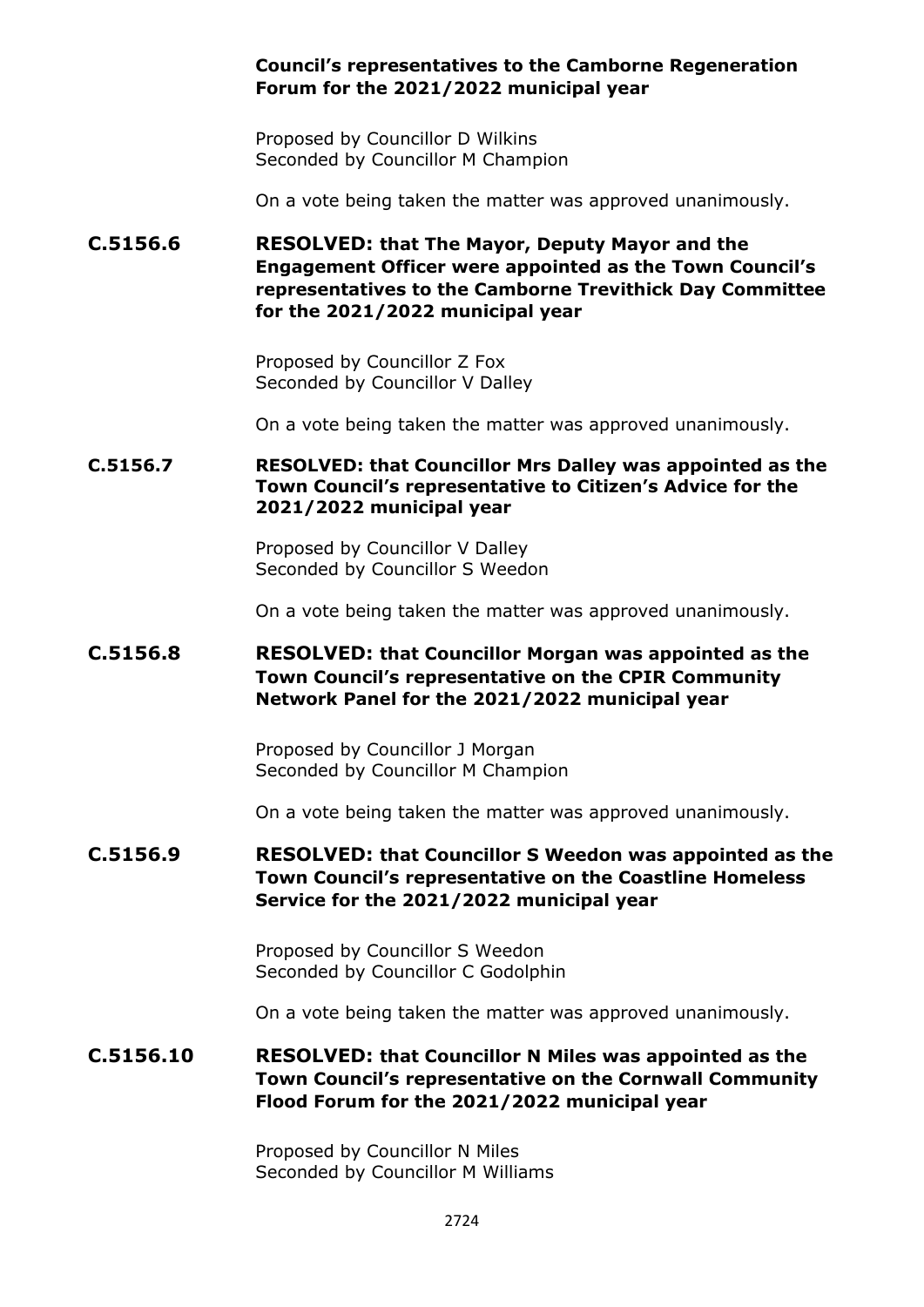On a vote being taken the matter was approved unanimously.

# **C.5156.11 RESOLVED: that Councillor P Mills was appointed as the Town Council's representative on the Cornwall Deaf Centre for the 2021/2022 municipal year**

Proposed by Councillor P Mills Seconded by Councillor V Dalley

On a vote being taken the matter was approved unanimously.

# **C.5156.12 RESOLVED: that Councillor S Weedon was appointed as the Town Council's representative on the Homeless Action Group for the 2021/2022 municipal year**

Proposed by Councillor Z Fox Seconded by Councillor M Williams

On a vote being taken the matter was approved unanimously.

# **C.5156.13 RESOLVED: that Councillor Z Fox was appointed as the Town Council's representative on the NHS Reference Group for the 2021/2022 municipal year**

Proposed by Councillor Z Fox Seconded by Councillor C Lawrence

On a vote being taken the matter was approved unanimously.

# **C.5156.14 RESOLVED: that Councillors C Lawrence, S Weedon, D Wilkins, and V Dalley were appointed as the Town Council's representatives on the Police Liaison Group for the 2021/2022 municipal year**

Proposed by Councillor V Dalley Seconded by Councillor Z Fox

On a vote being taken the matter was approved unanimously.

# **C.5156.15 RESOLVED: that Councillor C Lawrence and the Engagement Officer were appointed as the Town Council's representative on the West Cornwall CCTV Management Group for the 2021/2022 municipal year**

Proposed by Councillor C Lawrence Seconded by Councillor Z Fox

On a vote being taken the matter was approved unanimously.

# **C.5156.16 RESOLVED: that Councillor Z Fox and the Engagement Officer were appointed as the Town Council's**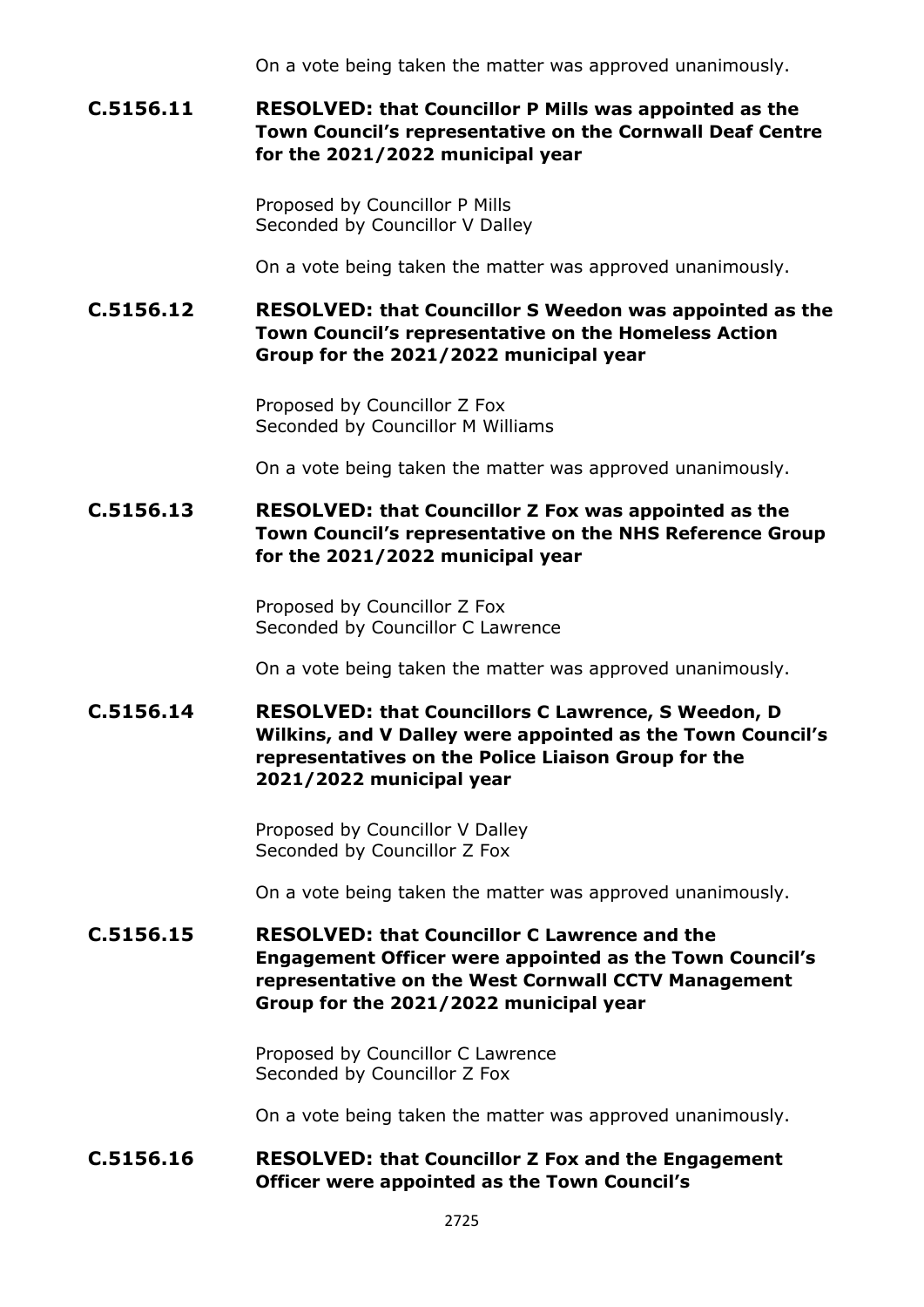## **representative on the Camborne Town Deal Board for the 2021/2022 municipal year**

Proposed by Councillor V Dalley Seconded by Councillor Z Fox

On a vote being taken the matter was approved unanimously.

**C.5156.17 RESOLVED: that Councillor Z Fox was appointed as the Town Council's representative on the Brea Open Space Improvement Group for the 2021/2022 municipal year**

> Proposed by Councillor Z Fox Seconded by Councillor J Morgan

On a vote being taken the matter was approved unanimously.

# **C.5156.18 RESOLVED: that Councillor D Wilkins and the Engagement Officer were appointed as the Town Council's representative on Safer Camborne for the 2021/2022 municipal year**

Proposed by Councillor D Wilkins Seconded by Councillor Z Fox

On a vote being taken the matter was approved unanimously.

# **C.5156.19 RESOLVED: that Councillor N Miles was appointed as the Town Council's representative on CPIR Climate Emergency for the 2021/2022 municipal year**

Proposed by Councillor N Miles Seconded by Councillor Z Fox

On a vote being taken the matter was approved unanimously.

### **C.5157 TO NOMINATE A COUNCILLOR ADVOCATE FOR THE POLICE AND CRIME COMMISSIONER**

### **C.5157.2 RESOLVED: that Councillor Morgan was nominated as Advocate for the Police and Crime Commissioner**

Proposed by Councillor C Godolphin Seconded by Councillor M Champion

On a vote being taken the matter was approved unanimously.

## **C.5158 TO RECEIVE AND ADOPT THE STANDING ORDERS AS RECOMMENDED BY THE CORPORATE GOVERNANCE WORKING PARTY**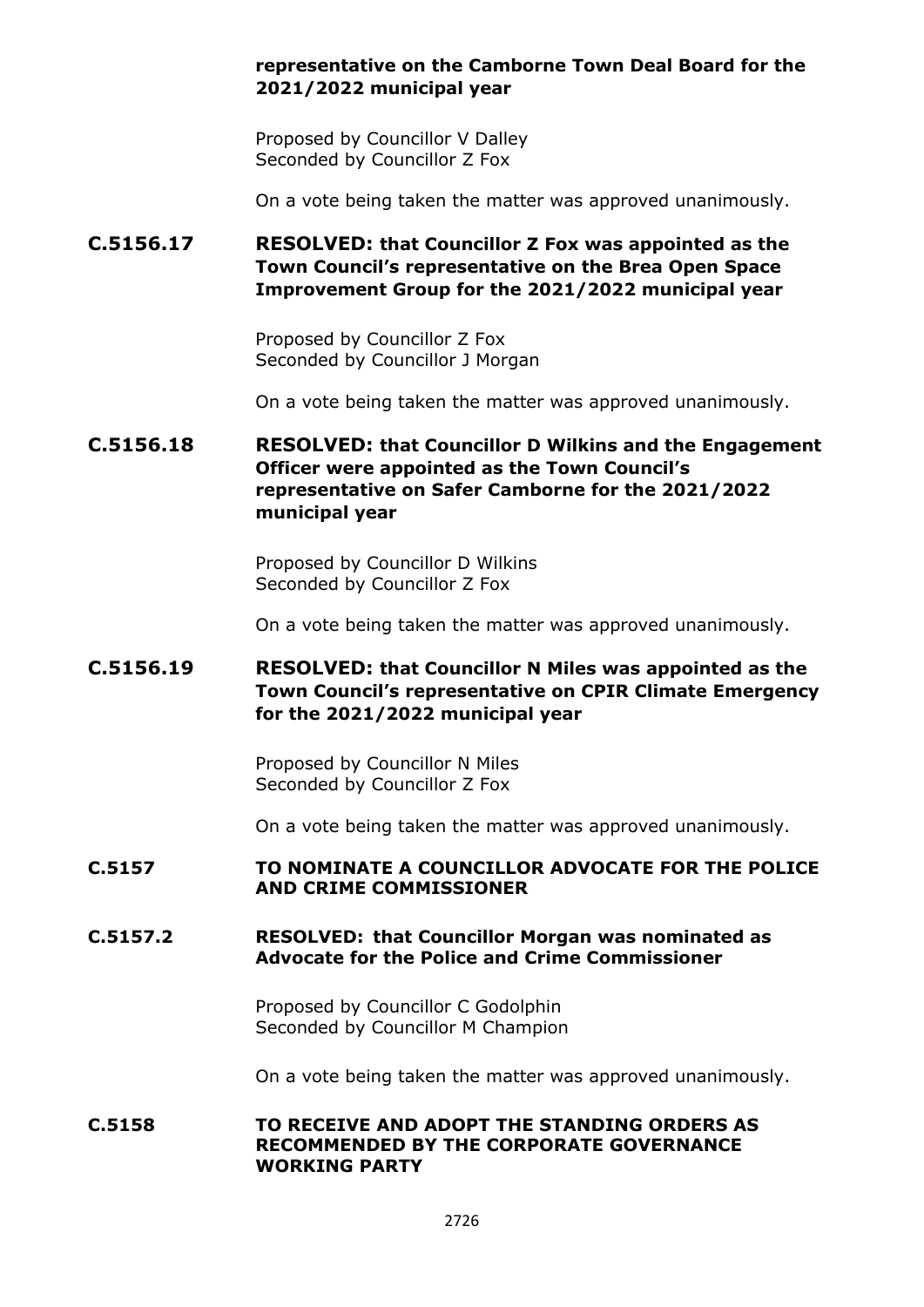# **C.5158.2 RESOLVED: that the Standing Orders as recommended by the Corporate Governance Working Party, were adopted**

Proposed by Councillor C Godolphin Seconded by Councillor D Atherfold

On a vote being taken the matter was approved unanimously.

**C.5159 THAT RECEIVE AND ADOPT THE CORNWALL CODE OF CONDUCT 2021 AS RECOMMENDED BY CORNWALL COUNCIL AND CORNWALL ASSOCIATION OF LOCAL COUNCILS**

**C.5159.2 RESOLVED: that the Cornwall Code of Conduct 2021 as recommended by Cornwall Council and Cornwall Association of Local Councils, was received and adopted**

> Proposed by Councillor C Lawrence Seconded by Councillor D Atherfold

On a vote being taken the matter was approved unanimously.

### **C.5160 TO RECEIVE A TOUR OF BRITAIN UPDATE FROM THE ENGAGEMENT OFFICER, AGREE ACTION AND AUTHORISE EXPENDITURE**

The Engagement Officer reported that the event was keeping within budget, and keeping COVID19 secure where possible.

### **C.5160.2 RESOLVED: that Tour of Britain update from the Engagement Officer was received**

Proposed by Councillor Z Fox Seconded by Councillor M Champion

On a vote being taken the matter was approved by a Majority.

### **C.5161 TO RECEIVE A CIL FUNDING AGREEMENT FROM CORNWALL COUNCIL AND APPROVE FOR SIGNING**

### **C.5161.2 RESOLVED: that a CIL Funding Agreement from Cornwall Council was received, and approved for signing**

Proposed by Councillor Z Fox Seconded by Councillor V Dalley

On a vote being taken the matter was approved unanimously.

#### **C.5162 TO RECEIVE A REVISED MEETING SCHEDULE FOR 2021- 2022 AND AGREE ANY ACTION**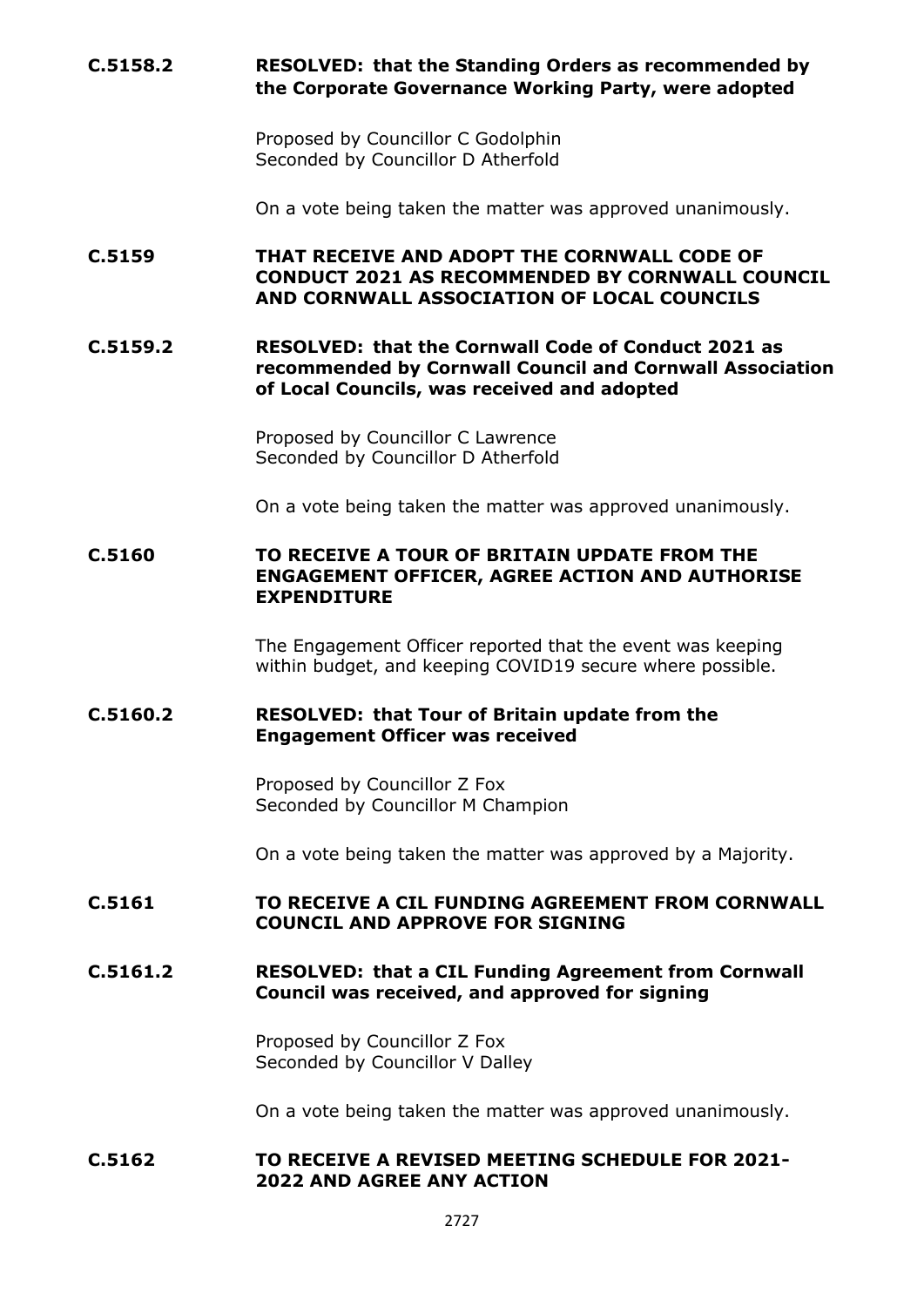# **C.5162.2 RESOLVED: that a revised Meeting Schedule for 2021-2022 was received**

Proposed by Councillor C Godolphin Seconded by Councillor Z Fox

On a vote being taken the matter was approved unanimously.

**C.5163 TO RECEIVE A SOUTH WEST COUNCILS ASSOCIATES NEWSLETTER FOR MARCH AND APRIL 2021 AGREE ACTION AND AUTHORISE EXPENDITURE**

### **C.5163.2 RESOLVED: that a South West Councils Associates Newsletter for March and April 2021 was received**

Proposed by Councillor C Godolphin Seconded by Councillor Z Fox

On a vote being taken the matter was approved unanimously.

# **C.5164 TO APPROVE CURRENT MEMBER SIGNATORIES CONTINUATION UNTIL ALL COMMITTEE CHAIRMEN ARE IN PLACE**

### **C.5164.2 RESOLVED: that current member signatories continuation until all Committee Chairmen were in place was approved**

Proposed by Councillor C Godolphin Seconded by Councillor Z Fox

On a vote being taken the matter was approved unanimously.

### **C.5165 TO RECEIVE A VERBAL UPDATE FROM THE CLERK AND CORRESPONDENCE FROM CORNWALL COUNCIL REGARDING DEFERMENT OF LIBRARY FINES AND AGREE ACTION**

The Town Clerk reported that Cornwall Council were deferring the implementation of library fines until the  $1<sup>st</sup>$  September 2021.

### **C.5165.2 RESOLVED: that a verbal update from the Town Clerk, and correspondence from Cornwall Council regarding deferment of Library Fines was received. It was agreed to defer library fines until September 1st, 2021**

Proposed by Councillor C Godolphin Seconded by Councillor N Miles

On a vote being taken the matter was approved by a Majority.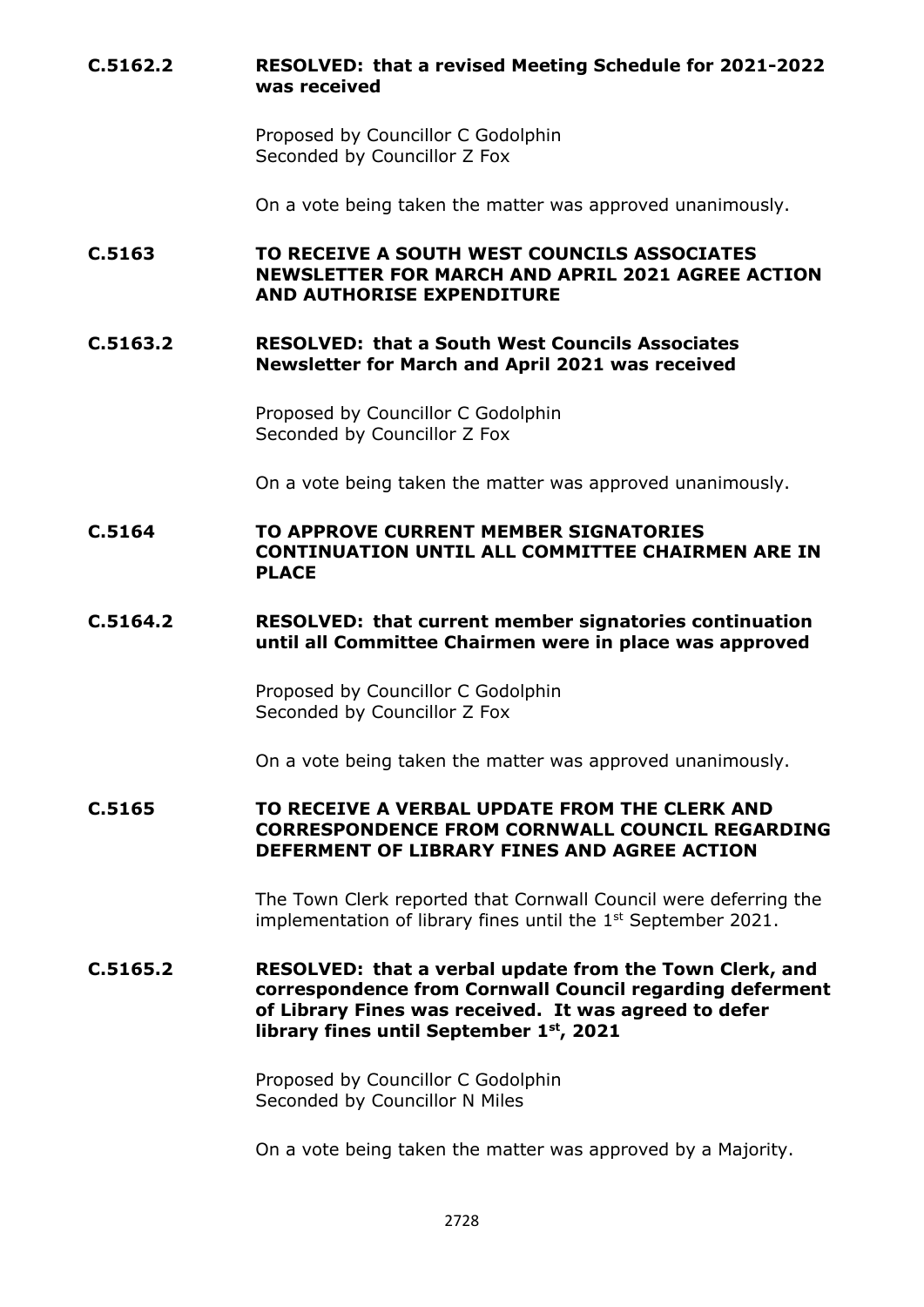**C.5166 TO CONSIDER A PROPOSAL AND COSTED BUDGET FROM THE ENGAGEMENT OFFICER FOR A PICNIC (COMMUNITY LUNCH) CONSULTATION EVENT AT PARK GERRY IN JUNE 2021, AND TO CONSIDER FORMING A PARK GERRY WORKING PARTY, AGREE ACTION AND AUTHORISE EXPENDITURE**

# **C.5166.2 RESOLVED: that a proposal and costed budget from the Engagement Officer for a Picnic (Community Lunch) Consultation Event at Park Gerry in June 2021 was received**

Proposed by Councillor Z Fox Seconded by Councillor M Champion

On a vote being taken the matter was approved unanimously.

**C.5166.3 RESOLVED: that a maximum budget of £1,500 for the event was approved and the expenditure to be taken from cost code 5530 Consultation and Community Engagement was authorised**

> Proposed by Councillor C Godolphin Seconded by Councillor M Champion

On a vote being taken the matter was approved unanimously.

**C.5166.4 RESOLVED: that a Working Party for 'Park Gerry Improvement Project' be formed. Councillors M Champion, R Congdon, V Dalley, C Godolphin, D Wilkins, M Williams and one co-opted member if possible, were appointed as members to the Park Gerry Improvement Project Working Party**

> Proposed by Councillor Z Fox Seconded by Councillor M Champion

On a vote being taken the matter was approved unanimously.

**C.5167 TO RECEIVE AN UPDATE FROM THE ENGAGEMENT OFFICER REGARDING THE CLIMATE ACTION INTERN AND TO CONSIDER FORMING A CLIMATE ACTION WORKING PARTY, AGREE ACTION AND AUTHORISE ASSOCIATED EXPENDITURE**

### **C.5167.2 RESOLVED: that an update from the Engagement Officer regarding the Climate Action Intern was received**

Proposed by Councillor Z Fox Seconded by Councillor C Godolphin

On a vote being taken the matter was approved unanimously.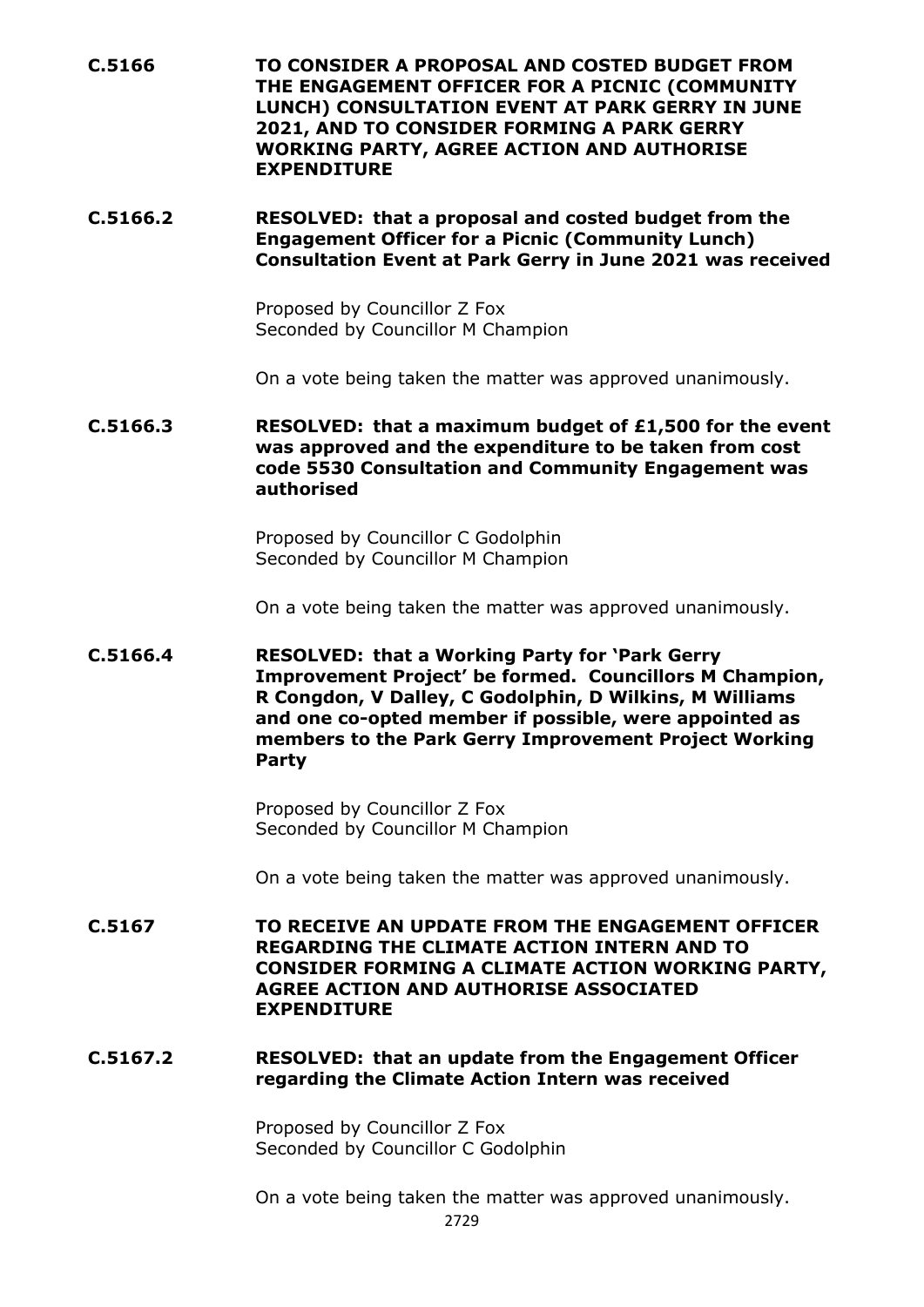**C.5167.3 RESOLVED: that a Climate Action Working Party be formed; Councillors M Champion, Z Fox, N Miles, P Mills, and S Weedon were appointed as members to the Climate Action Working Party**

> Proposed by Councillor Z Fox Seconded by Councillor C Lawrence

On a vote being taken the matter was approved unanimously.

# **C.5167.4 RESOLVED: that the Town Clerk notify members of a date for the first meeting of the Climate Action Working Party**

Proposed by Councillor C Godolphin Seconded by Councillor Z Fox

On a vote being taken the matter was approved unanimously.

**C.5168 TO RECEIVE A PROPOSAL FROM THE ENGAGEMENT OFFICER TO LAUNCH A TOWN COUNCIL "COMMONPLACE" WEBSITE IN SUMMER 2021, AGREE ACTION AND AUTHORISE EXPENDITURE**

### **C.5168.2 RESOLVED: that a proposal from the Engagement Officer to launch a Town Council "Commonplace" Website in Summer 2021 was received**

Proposed by Councillor C Godolphin Seconded by Councillor V Dalley

On a vote being taken the matter was approved unanimously.

### **C.5168.3 RESOLVED: that the initial launch of the Sentiment Map for Monday 31st May with a view to receive the first findings report at the July Full Council Meeting was approved**

Proposed by Councillor V Dalley Seconded by Councillor M Champion

On a vote being taken the matter was approved unanimously.

### **C.5168.4 RESOLVED: that the platform for the "Commonplace" Website be named Kammbronn Goslowes Orth**

Proposed by Councillor M Champion Seconded by Councillor V Dalley

On a vote being taken the matter was approved unanimously.